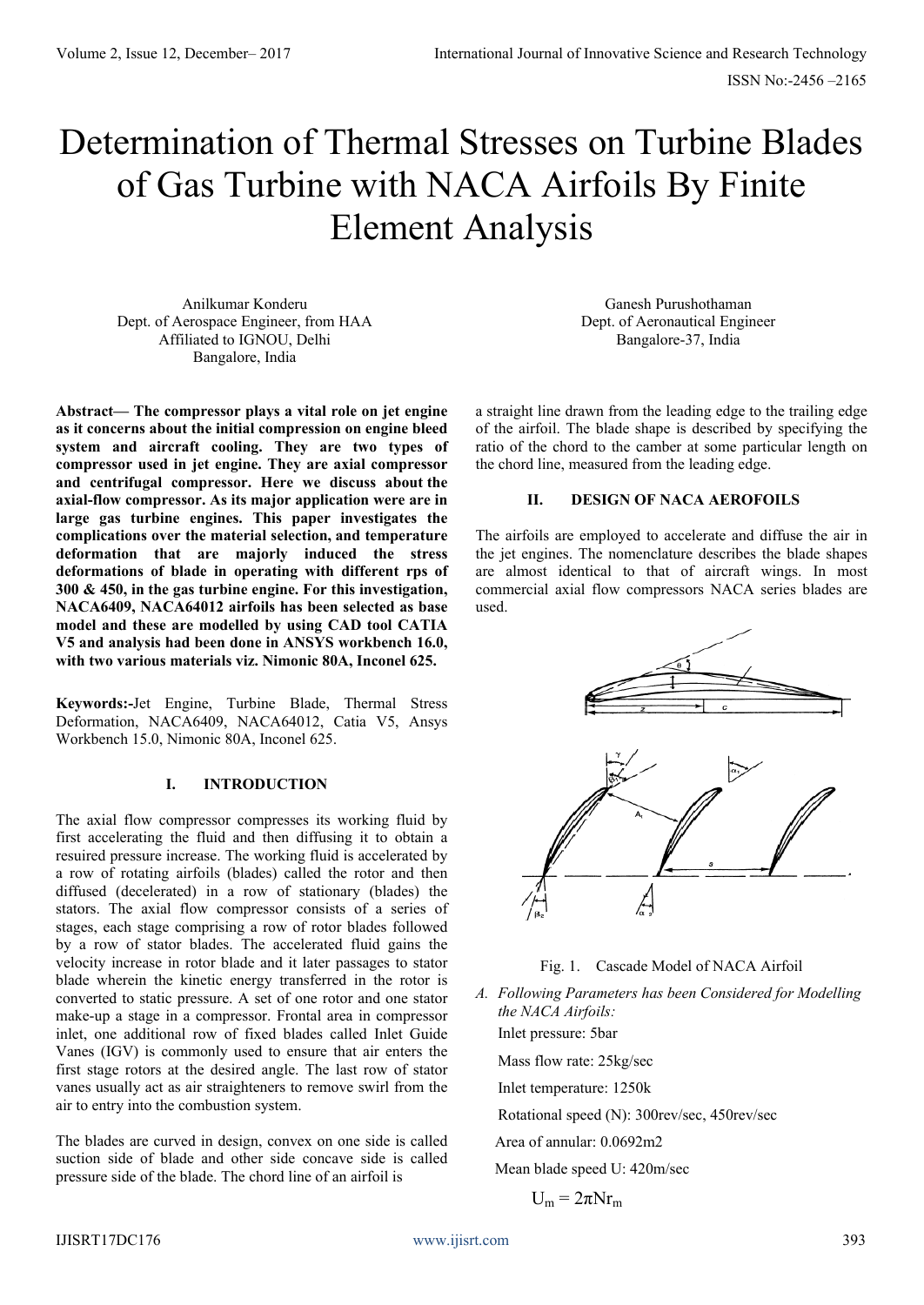ISSN No:-2456 –2165

Height of the blade:

$$
h = \frac{AN}{U}
$$

Radii of airfoil at root and tip

$$
r_{tip} = r_m + \frac{h}{2}; r_{root} = r_m - \frac{h}{2}
$$

Adopting the height to chord (h/c) of 1.28: *height*

$$
\frac{72}{\text{chord}} = 1.28
$$

| NACA 6409 & 64012 with different rotational speeds |         |         |
|----------------------------------------------------|---------|---------|
| <b>Parameters</b>                                  | 300rps  | 450rps  |
| Height                                             | 49.2mm  | 74.1mm  |
| $r_{\text{root}}$                                  | 197.4mm | 111.4mm |
| $r_{\rm tip}$                                      | 246mm   | 185.5mm |
| Chord                                              | 38.4mm  | 57.8mm  |

Table 1: NACA 6409 & 64012 with Different Rotational Speeds

| Mechanical properties of meaterials |                |                |
|-------------------------------------|----------------|----------------|
| <b>Properties</b>                   | Inconel 625    | Nimonic 80A    |
| Density ( $kg/m3$ )                 | 8440           | 8160           |
| Tensile Modulus (mpa)               | 207500         | 222000         |
| Possion's Ratio                     | 0 <sub>3</sub> | 0 <sub>3</sub> |
| Yield Strength (mpa)                | 448            | 780            |
| Thermal Conductivity<br>$w/m-k$     | 9.8            | 28.4           |

Table 2: Mechanical Properties of Materials

- *B. Nomenclature:*
- α Angle of attack
- β Inlet blade angle
- θ Camber angle
- c Chord length
- s Blade spacing
- z Position of max camber
- i Angle of incidence  $(\alpha_1, \beta_1)$
- t Thickness of blade
- AR Aspect ratio of blade
- γ Stagger angle
- h Height of blade
- rroot –Radius of blade at root
- $r_{\text{tip}}$  Radius of blade at tip

 $r_{\rm m}$ – Radius of mean rotor

- ρ Density of material
- Acs constant cross sectional area of blade
- $r_b$  distance b/w centre of rotor disc to tip of blade
- ω Angular velocity
- $F_{c}$  Centrifugal force acting on per blade
- *C. Modelling Airfoils in CAD Tool:*

By using standard assumptions, theoretical calculations are made to obtain the dimensions of the NACA 6409 & 64012 airfoils and modelled by using cad tool Catia V5 as shown in Fig 2. The design parameters are given in table I.





### **III. THERMAL STRESSES BY USING FEA**

The finite element analysis for thermal stress analysis of gas turbine engine, rotor blade is carried out by using Ansys 16.0 software. Catia models are imported to Ansys workbench for simulating the thermal stresses on both NACA airfoils blades, with two different materials at different speeds of 300rev/sec and 450rev/sec. Discretization of geometry is done by using Ansys meshing workbench, with multizone meshing technique of solid90 elements.



Fig. 3. Discretizing the Blade Geometry Using Ansys Wb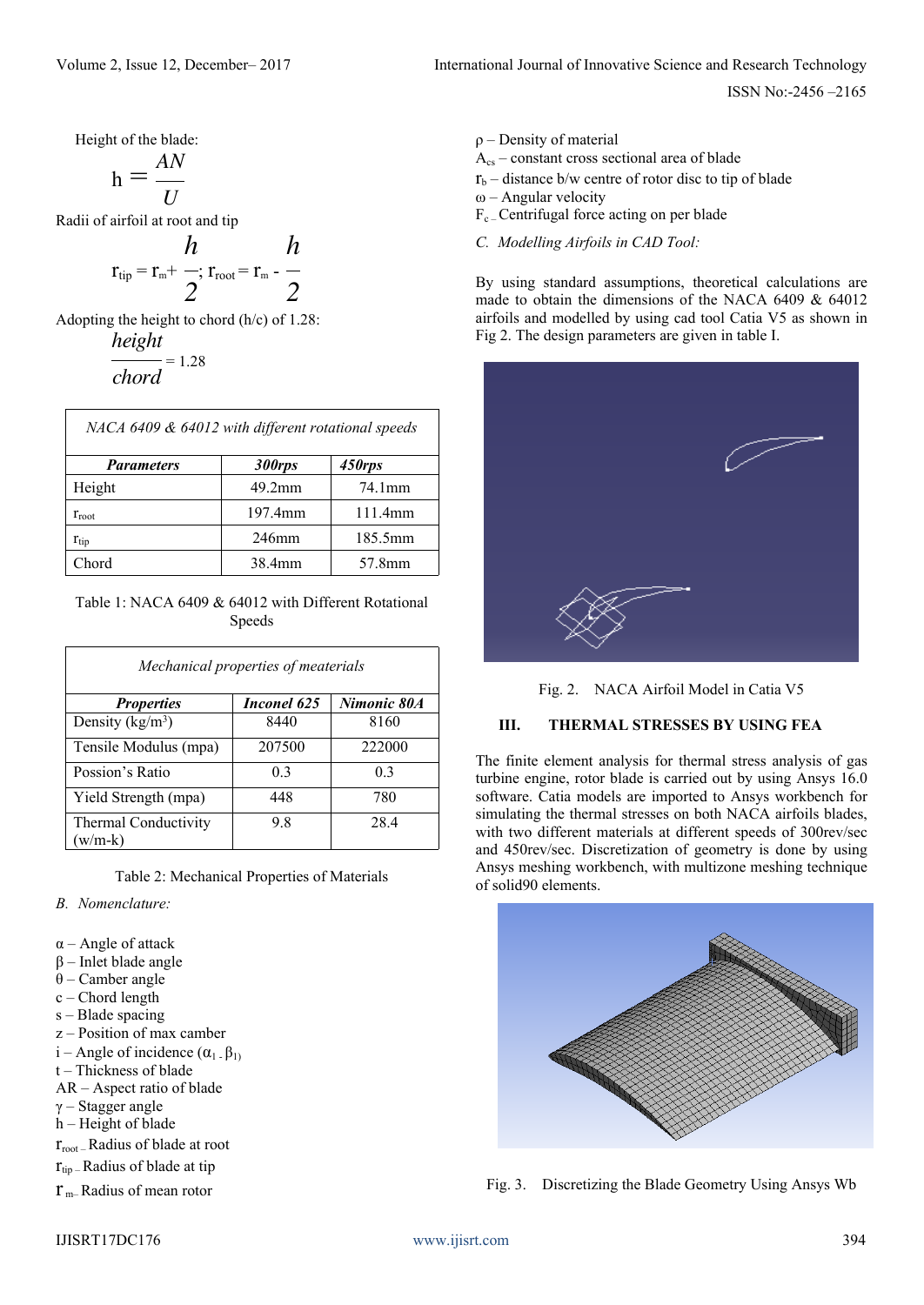



Fig. 4. Load Acting Rotor Blade

Centrifugal force acting on per blade:

$$
F_c = \rho A \omega^2 \left(\frac{r_b^2 - r_m^2}{2}\right)
$$

$$
\omega = \frac{RPM * 2\pi}{60}
$$
 rad/sec

## **IV. RESULTS**

To determine the thermal stresses, first steady state thermal analysis is carried out for acquire temperature distribution and heat flux for rotor blade.



Fig. 5. Heat Flux & Temperature Distribution of NACA 6409 of Inconel 625 At 300rev/Sec



Fig. 6. Heat Flux & Temperature Distribution of NACA 6409 of Inconel 625 At 450rev/Sec



Fig. 7. Heat Flux & Temperature Distribution of NACA 6409 of Nimonic80A At 300rev/Sec



Fig. 8. Heat Flux & Temperature Distribution of NACA 6409 of Nimonic80A At 450rev/Sec



Fig. 9. Heat Flux & Temperature Distribution of NACA 64012 of Inconel 625 At 300rev/Sec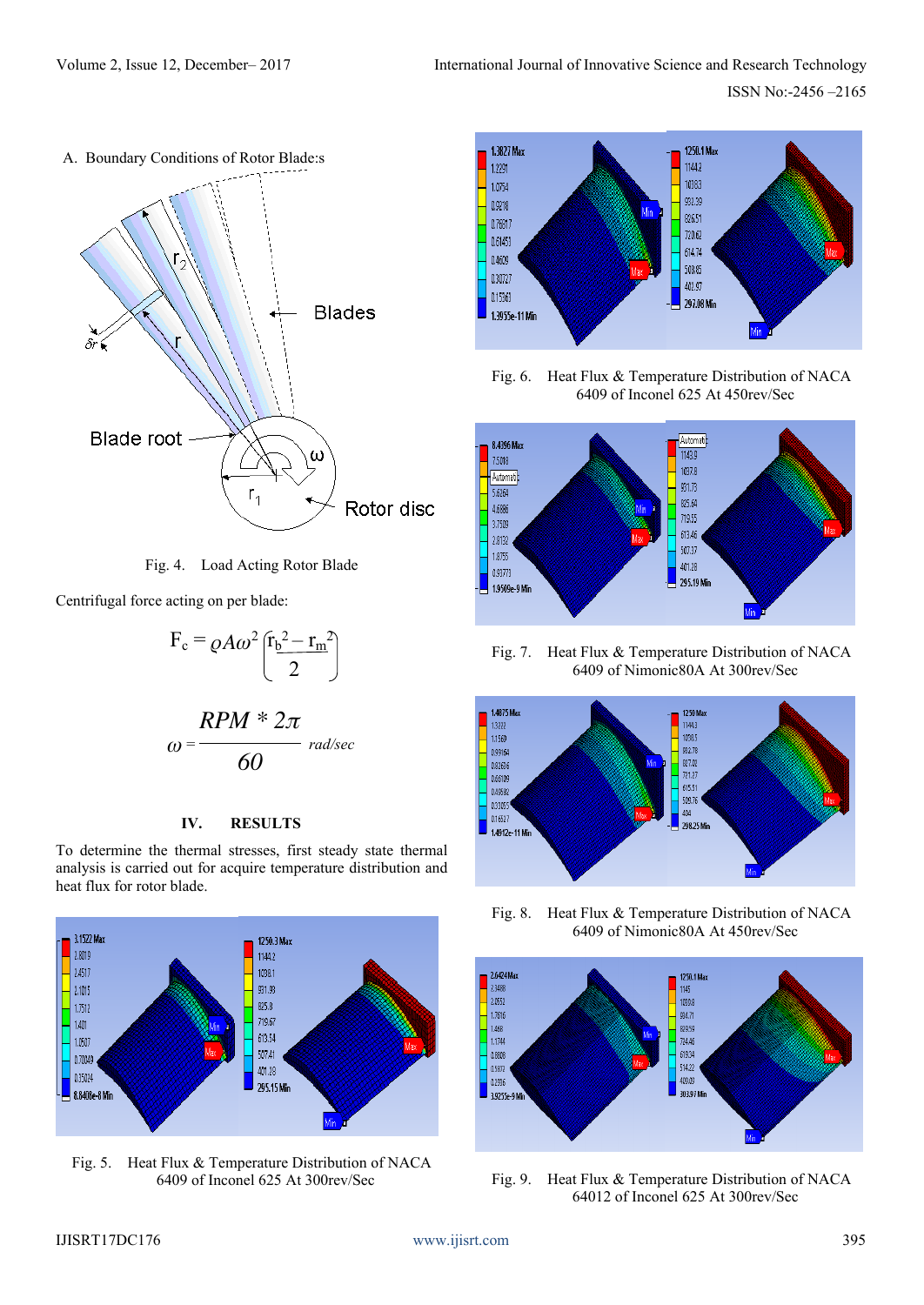

Fig. 10. Heat Flux & Temperature Distribution of NACA 64012 of Inconel 625 At 450rev/Sec



Fig. 11. Heat Flux & Temperature Distribution of NACA 64012 of Nimonic80A At 300rev/Sec



Fig. 12. heat flux & Temperature distribution of NACA 64012 of Nimonic at 450rev/sec

| NACA 6409 heat flux $(W/mm^2)$ |             |             |
|--------------------------------|-------------|-------------|
| Rev/sec                        | Inconel 625 | Nimonic 80A |
| 300                            | 3 1 5 2 2   | 8.4396      |
| 450                            | 1.3827      | 1.4875      |

Table 3: NACA 6409 Heat Flux (w/mn<sup>2</sup>)

| $NACA$ 64012 heat flux (W/mm <sup>2</sup> ) |             |             |
|---------------------------------------------|-------------|-------------|
| Rev/sec                                     | Inconel 625 | Nimonic 80A |
| 300                                         | 2.6424      | 84396       |
| 450                                         | 6.5685      | 14875       |

Table 4: NACA 64012 Heat Flux (W/mn<sup>2</sup>)

The obtained thermal results are coupled to the static structural analysis to acquire the equivalent stresses and displacements, with participated centrifugal loads on rotor blade.



Fig. 13. Eqv Stress & Total Deformation of NACA 6409 of Inconel 625 At 300rev/Sec



Fig. 14. Eqv Stress & Total Deformation of NACA 6409 of Inconel 625 At 450rev/Sec



Fig. 15. EQV Stress & Total Deformation of NACA 6409 of Nimonic80A At 300rev/Sec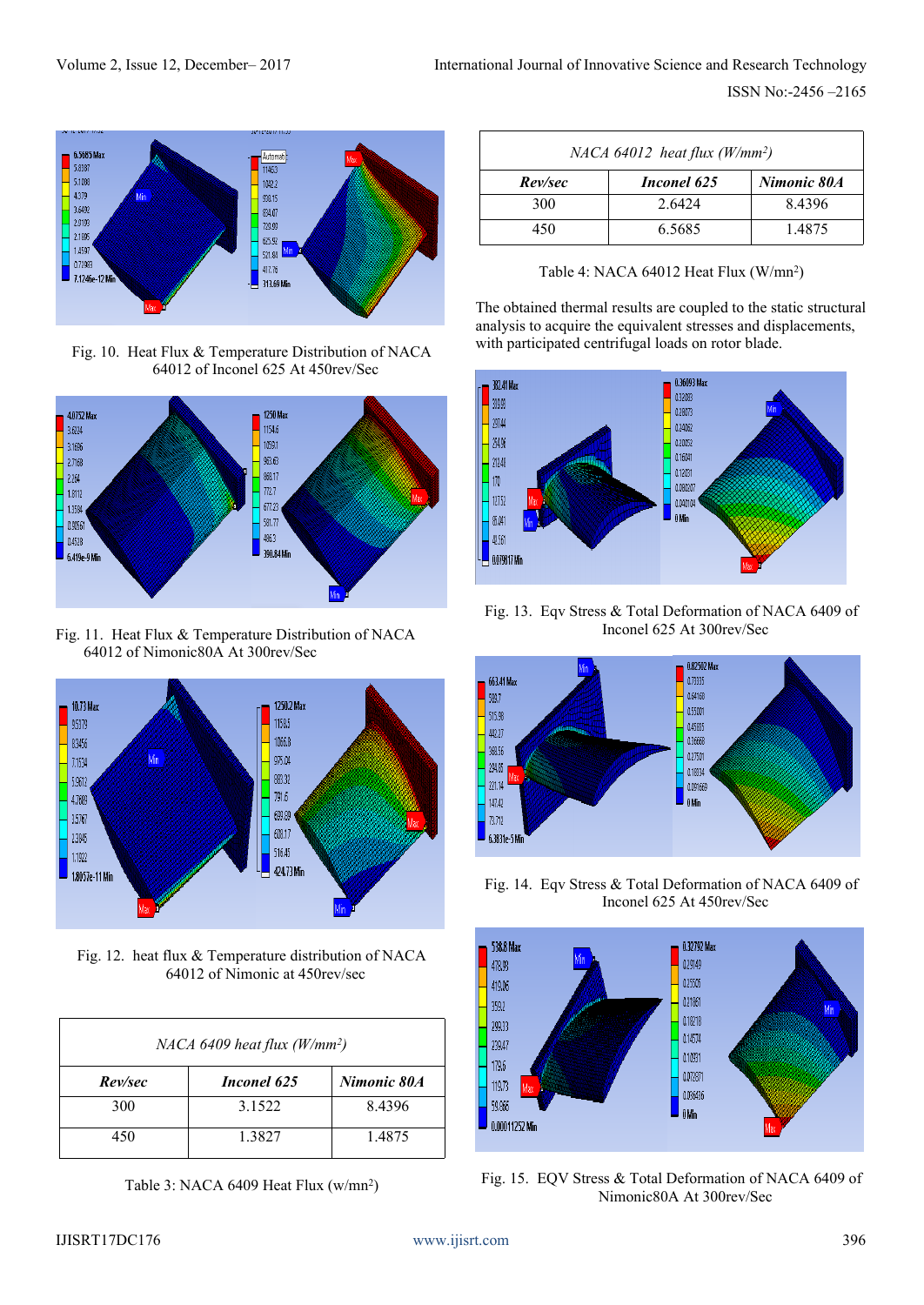

Fig. 16. Eqv Stress & Total Deformation of NACA 6409 of Nimonic80A At 450rev/Sec



Fig. 17. Eqv Stress & Total Deformation of NACA 64012 of Inconel 625 At 300rev/Sec



Fig. 18. EQV Stress & Total Deformation of NACA 64012 of Inconel 625 At 450rev/Sec



Fig. 19. Eqv Stress & Total Deformation of NACA 64012 of Nimonic 80A at 300rev/sec



Fig. 20. Eqv Stress & Total Deformation of NACA 64012 of Nimonic 80A at 450rev/sec

| NACA 6409 at 300 rev/sec |             |             |
|--------------------------|-------------|-------------|
| parameters               | Inconel 625 | Nimonic 80A |
| Deformations (mm)        | 0.3609      | 0.379       |
| Eqv Stress (MPa)         | 382.41      | 538.8       |

Table 5: NACA 6409 AT 300rev / sec

| NACA 6409 at 450 rev/sec |             |             |
|--------------------------|-------------|-------------|
| parameters               | Inconel 625 | Nimonic 80A |
| Deformations (mm)        | 0.8250      | 0.7711      |
| Eqv Stress (MPa)         | 663.41      | 663.41      |

Table 6: NACA 6409 at 450rev/sec